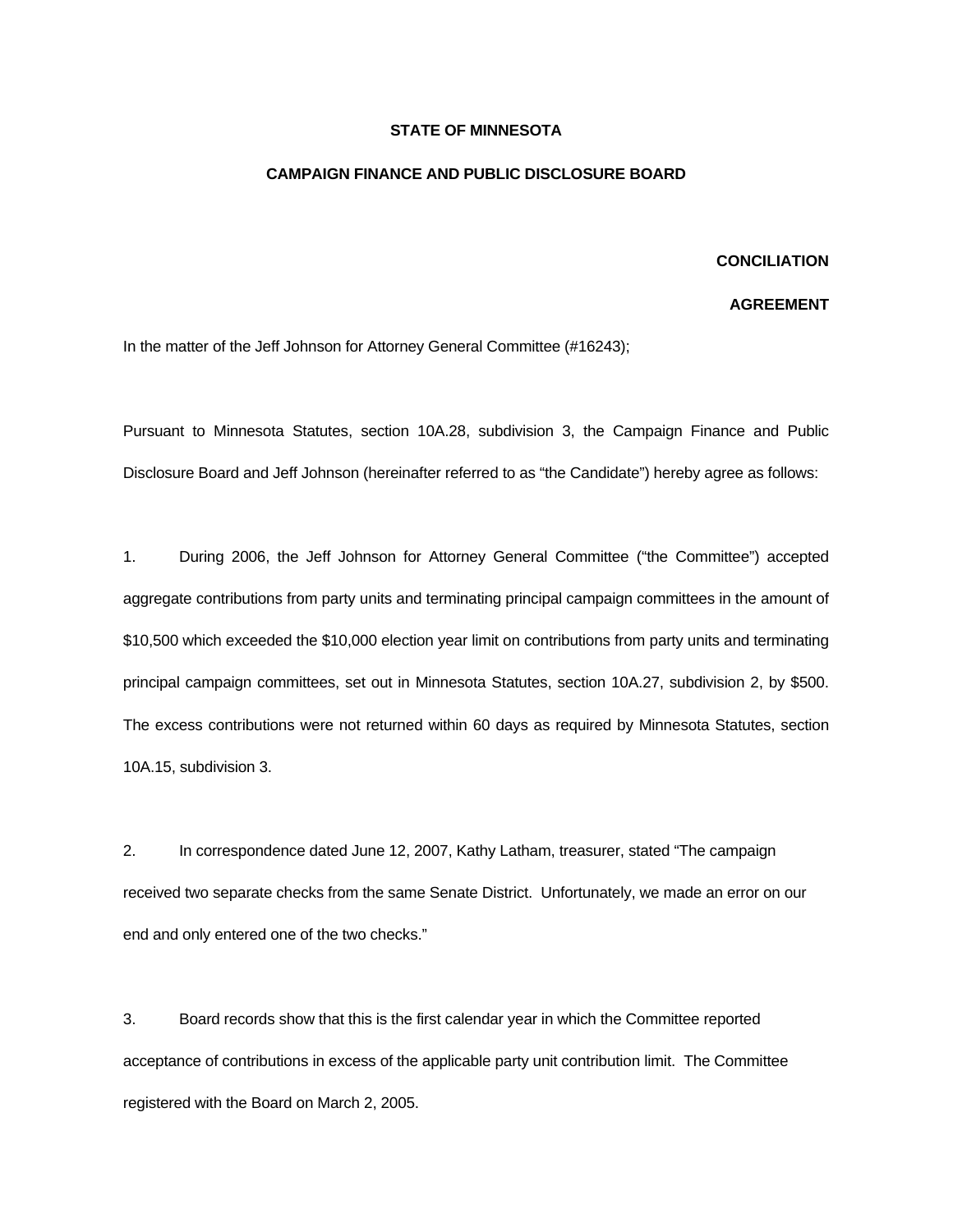4. The parties agree that the Committee accepted cumulatively-excessive contributions from party units and terminating principal campaign committees in calendar year 2006 resulting in an inadvertent violation of Minnesota Statutes, Section 10A.27, subdivision 2.

5. The Candidate hereby agrees to return \$500 to party units that contributed to the committee in calendar year 2006. Copies of the check(s) and accompanying letter(s) returning the excess amount must be forwarded to the Board within 30 days after the date this Conciliation Agreement is signed by the Board chair.

6. The Board imposes a civil penalty of \$500, one times the amount by which the contributions exceeded the applicable limit, to be paid to the Board for deposit in the general fund of the state.

7. The Candidate hereby agrees to forward to the Board \$500 by check or money order payable to the STATE OF MINNESOTA within 30 days after the date this Agreement is signed by the Board chair. It is agreed by the parties that payment of the civil penalty of \$500 and this Conciliation Agreement will be a bar to any civil proceeding under Minnesota Statutes, section 10A.28, subdivisions 3 and 4.

8. It is further understood and agreed, however, that if the civil penalty of \$500 is not paid within the time specified in paragraph 7 above, then the Candidate will be personally liable to pay a civil penalty, under Minnesota Statutes, sections 10A.28 and 10A.34, subdivision 1, in an amount calculated as follows: